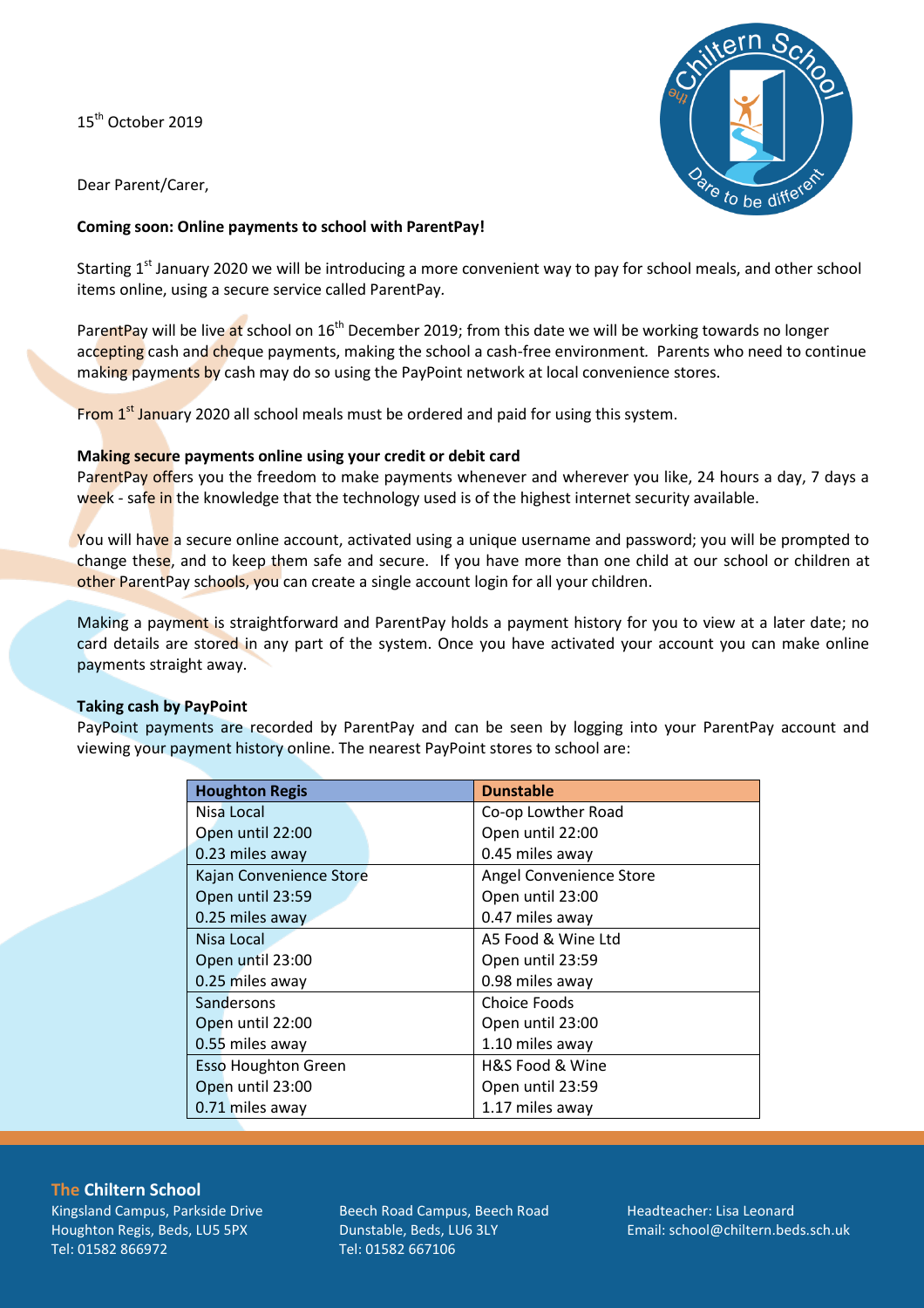

Please notify the Finance Office if you wish to use the PayPoint facility. A plastic card will be issued to you to make cash payments for school meals at local PayPoint stores. The first card is free of charge; however, any lost or damaged cards will be charged at £1.50 each. Payment cards take about two weeks to arrive, but we can issue a barcode letter as an interim measure.

Trip and activity information letters will carry a unique barcode which will allow you to make cash payments at your local PayPoint store.

We hope you will support us in achieving our goal to become a cashless school and reduce the workload on our staff. Your support in using ParentPay will help the school enormously, thank you.

# **You will receive your unique ParentPay Account activation details 16th December 2019**

For further information on ParentPay please see the FAQs overleaf or visit www.parentpay.com.

Yours sincerely

Lisa Leonard

Lisa Leonard Head Teacher

**The Chiltern School** Kingsland Campus, Parkside Drive Houghton Regis, Beds, LU5 5PX Tel: 01582 866972

Beech Road Campus, Beech Road Dunstable, Beds, LU6 3LY Tel: 01582 667106

Headteacher: Lisa Leonard Email: school@chiltern.beds.sch.uk